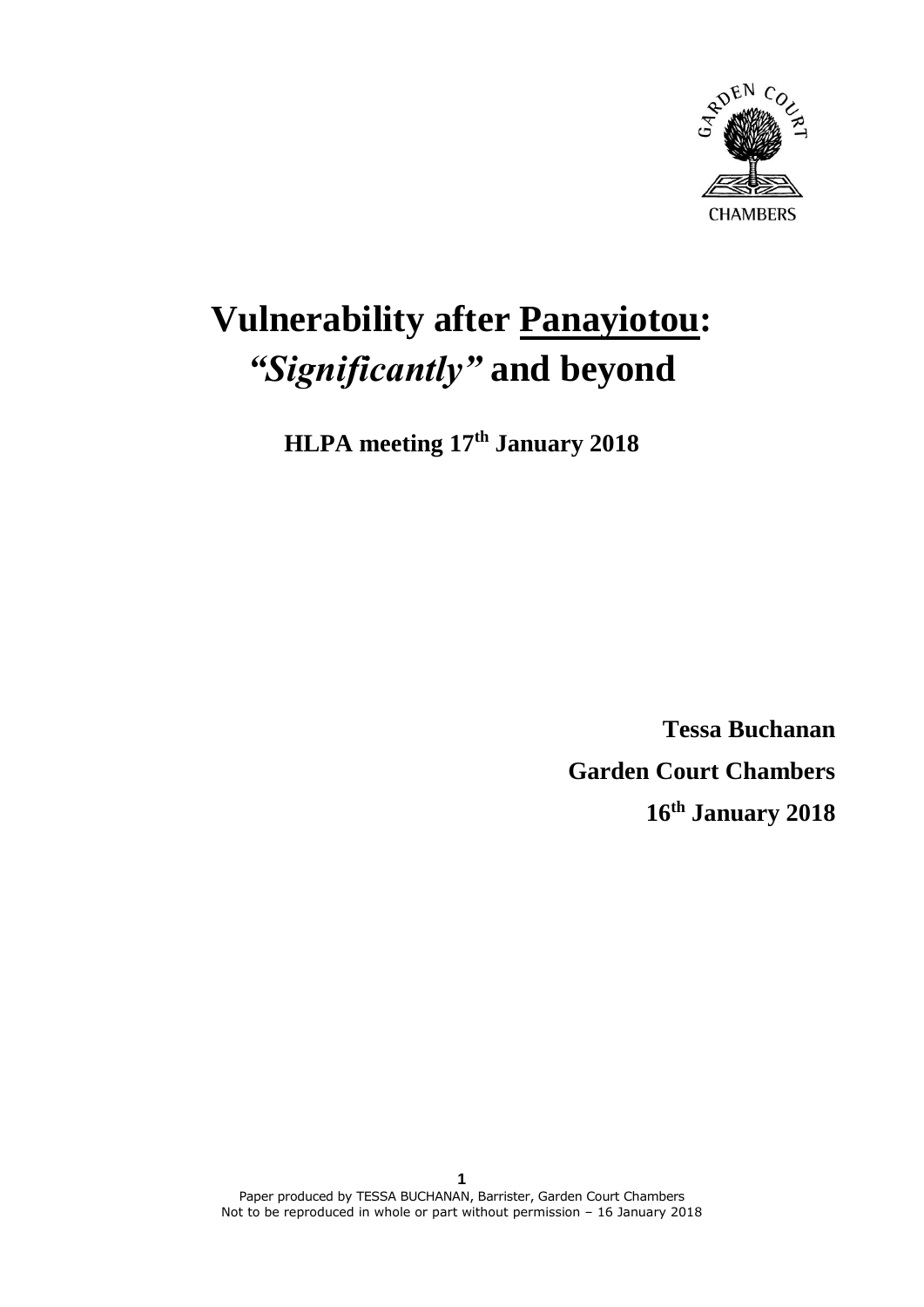# **Introduction**

1. This paper considers the consequences for homeless applicants of the recent Court of Appeal judgment in Panayiotou v Waltham Forest London Borough Council [2017] EWCA Civ 1624.<sup>1</sup> The focus here is, inevitably, on the main issue in that case, namely the meaning of *"significantly"*. My aim is to attempt to shed some light on, and contextualise, a judgment which is in places complex, but which has significant implications for homeless applicants.

# *"Significantly"***: a curveball from Lord Neuberger**

# *The starting point: Pereira*

-

2. In order to be owed the main housing duty, a person must be homeless; eligible for assistance; not intentionally homeless; and in priority need. Section 189(1) of the Housing Act 1996 sets out four categories of persons who will have a priority need for accommodation. (Further categories were created by the Homelessness (Priority Need for Accommodation) (England) Order 2002.) The most important provision for our purposes is section 189(1)(c), which refers to:

*...a person who is vulnerable as a result of old age, mental illness or handicap or physical disability or other special reason, or with whom such a person resides or might reasonably be expected to reside*.

3. In R v Camden London Borough Council ex p Pereira (1999) 31 FLR 317 the Court of Appeal interpreted this as follows (at 330):

*…the council must ask itself whether Mr Pereira is, when homeless, less able to fend for himself than an ordinary homeless person so that injury or detriment to him will result when a less vulnerable man would be able to cope without harmful effects.*

4. This was repeatedly followed and applied, including in the later Court of Appeal case of Osmani v Camden London Borough Council [2004] EWCA Civ 1706 and in the *Homelessness Code of Guidance for Local Authorities* (July 2006).

<sup>&</sup>lt;sup>1</sup> I was junior counsel for Mr Panayiotou, and was fortunate enough to be led by Martin Westgate QC, of Doughty Street Chambers, and instructed by Simon Mullings, of Edwards Duthie. This paper owes a great deal to their insights and observations although, of course, any mistakes are mine.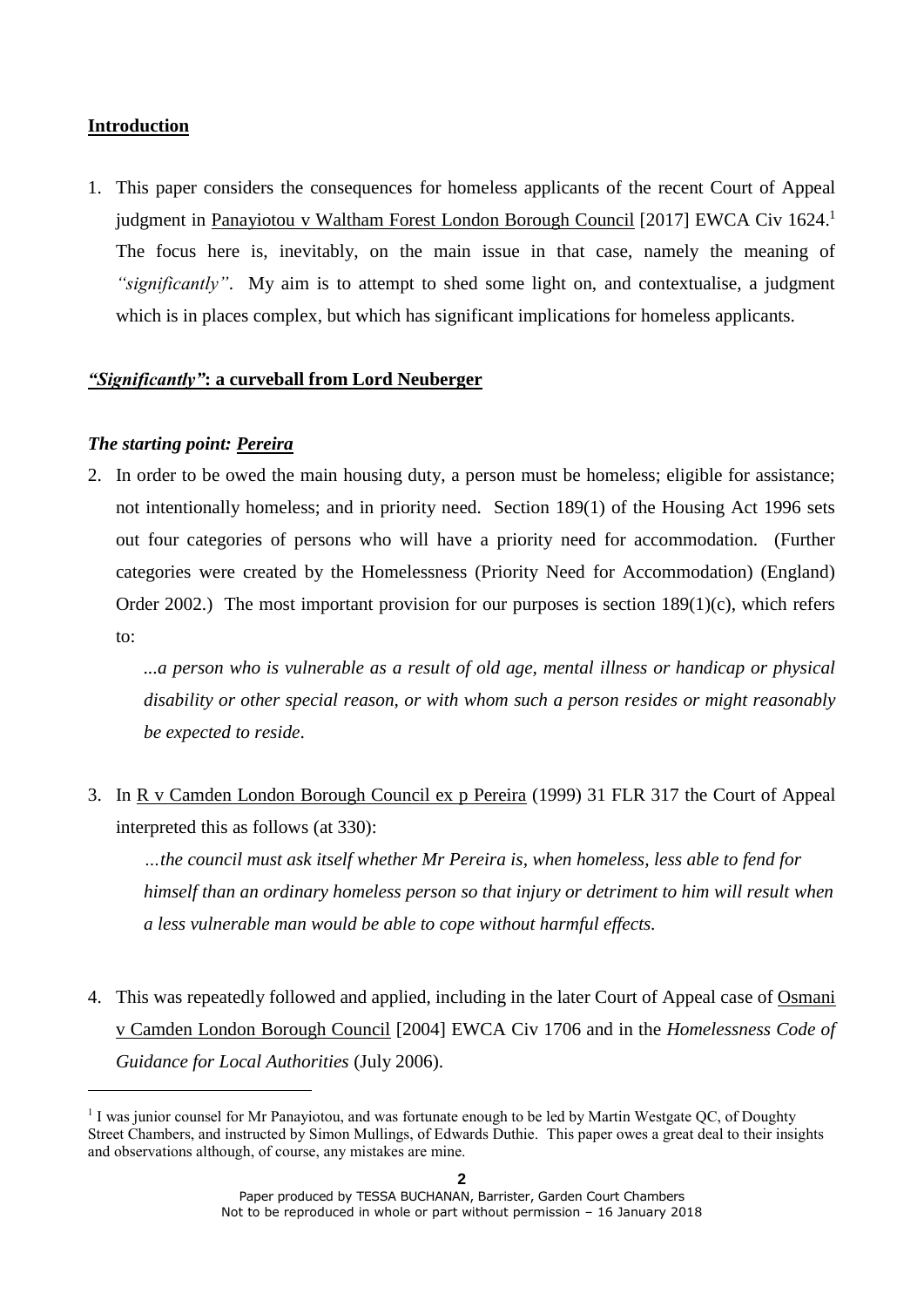#### *Hotak*

5. However, this all changed with Hotak v Southwark London Borough Council [2015] UKSC 30. The Supreme Court had been asked to decide three issues, as described by Lord Neuberger at §35:

*i) Does the assessment of whether an applicant is vulnerable for the purposes of [section](https://login.westlaw.co.uk/maf/wluk/app/document?src=doc&linktype=ref&context=18&crumb-action=replace&docguid=I29758D50E44F11DA8D70A0E70A78ED65) [189\(1\)\(c\)](https://login.westlaw.co.uk/maf/wluk/app/document?src=doc&linktype=ref&context=18&crumb-action=replace&docguid=I29758D50E44F11DA8D70A0E70A78ED65) of the 1996 Act involve an exercise in comparability, and, if so, by reference to which group of people is vulnerability to be determined? (ii) When assessing vulnerability, is it permissible to take into account the support and assistance which would be provided by a member of his family or household to an applicant if he were homeless? (iii) What effect, if any, does the public sector equality duty under [section 149](https://login.westlaw.co.uk/maf/wluk/app/document?src=doc&linktype=ref&context=18&crumb-action=replace&docguid=IC6AA5A63491811DFA52897A37C152D8C) of the 2010 Act have on the determination of priority need under [section 189](https://login.westlaw.co.uk/maf/wluk/app/document?src=doc&linktype=ref&context=18&crumb-action=replace&docguid=I29758D50E44F11DA8D70A0E70A78ED65) of the 1996 Act in the case of an applicant with a disability or any other protected characteristic?*

6. In response to the first issue, Lord Neuberger, with whom Lords Clarke, Wilson and Hughes agreed, held that vulnerability was a relative concept. Rejecting the submission that no comparator was needed, he said:

*51…As Lord Wilson JSC pointed out in argument, "vulnerable", like virtually all adjectives, carries with it a necessary implication of relativity. In the very type of case under consideration, it can fairly be said that anyone who is homeless is vulnerable, as Lord Glennie pointed out in Morgan v Stirling Council 2006 SLT 962, para 4. Accordingly, as he went on to suggest, it follows that section 189(1)(c) must contemplate homeless people who would be more vulnerable than many others in the same position (especially given the words "or other special reason" which show that vulnerability arising from many causes is covered).*

*52 Mr Luba contended that anyone who cannot "cope without harm" with homelessness is "vulnerable". But that formulation merely restates the problem and does so by reference to non-statutory wording (including the word "cope" which may have similar problems to the expression "fend for himself"). Virtually everyone who is homeless suffers "harm" by undergoing the experience, and therefore one is thrown back on the notion of a homeless person who suffers more harm than many others in the same position.*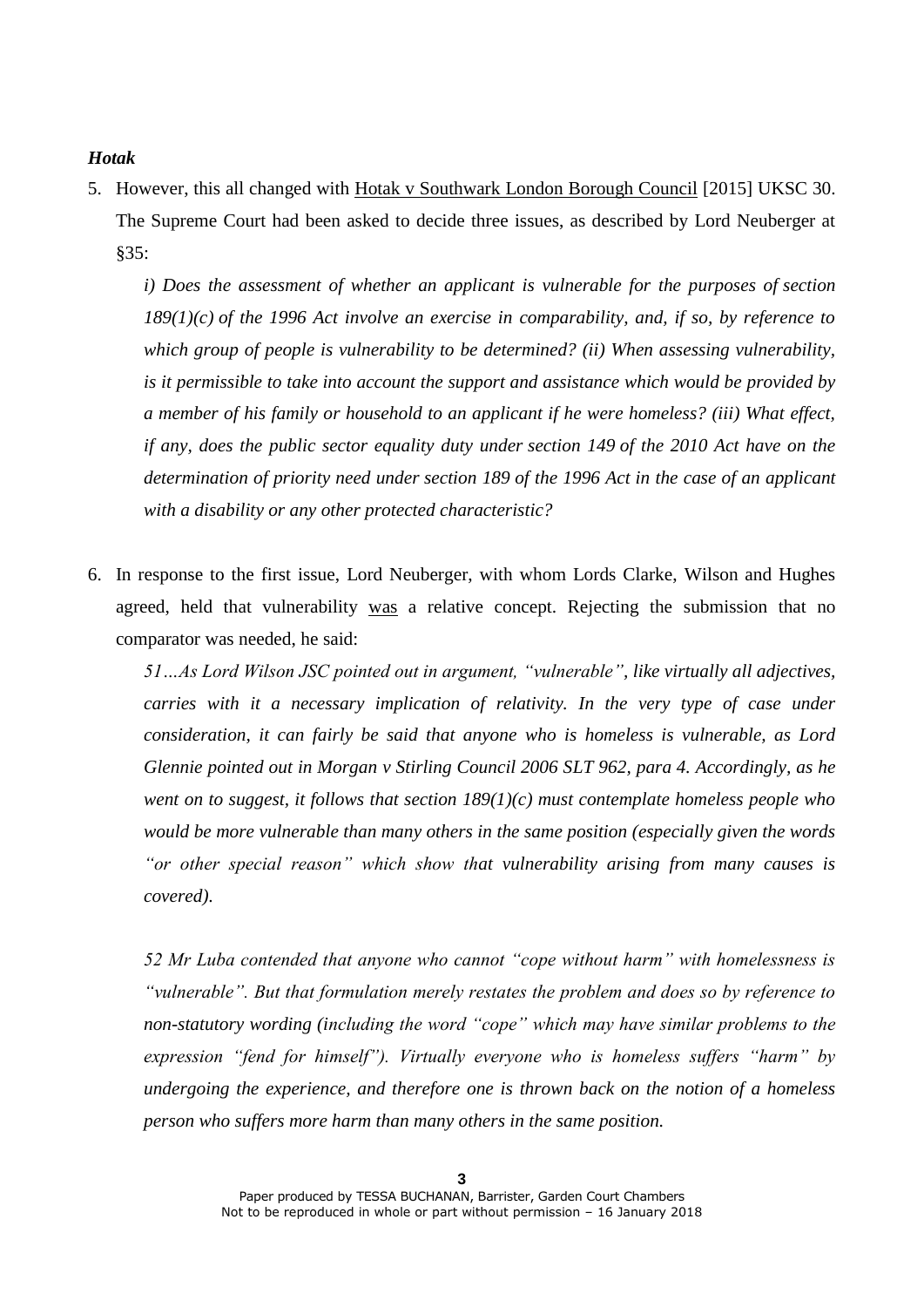*53 Accordingly, I consider that the approach consistently adopted by the Court of Appeal that "vulnerable" in section 189(1)(c) connotes "significantly more vulnerable than ordinarily vulnerable" as a result of being rendered homeless, is correct…*

7. He went on to hold that the correct comparator was "*an ordinary person, but an ordinary person if made homeless, not an ordinary actual homeless person*" (at §58).

## *What's in a word? The different interpretations*

- 8. The inclusion of the word *"significantly"* was a surprise, not least because it seemed to come from nowhere. It is not found in section 189, which requires only that the person be *"vulnerable as a result of"* one of the specified factors. Nor does it have any precedent in caselaw, despite Lord Neuberger's reference to *"the approach consistently adopted by the Court of Appeal"*:
	- i. In R v Camden London Borough Council ex p Pereira (1999) 31 HLR 317, the Court of Appeal referred to an applicant being *"less able to fend for himself than an ordinary homeless person so that injury or detriment to him will result"* (at p.330). There was no reference to the vulnerability, ability to fend for oneself, or injury or detriment being significant.
	- ii. In Osmani v Camden London Borough Council [2004] EWCA Civ 1706, the Court of Appeal made references to *"suffer greater harm"* (at §38(4)), *"suffer more harm"* (at §38(6)), and *"harm him more"* (at §38(8)) but there was no mention of *"significant".*
	- iii. In Kanu v Southwark London Borough Council [2014] EWCA Civ 1085, the Court of Appeal stated that the question was whether Mr Kanu was *"less well able to cope"* (at § 48).
- 9. It then fell to local housing authorities, homeless applicants and their representatives, and circuit judges to grapple with the meaning of *"significantly more vulnerable"*. For a term which many local housing authorities claimed was an ordinary English word requiring no interpretation, it led to a great deal of uncertainty, as the following examples demonstrate:
	- i. In Mohammed v London Borough of Southwark, County Court at Central London, *Legal Action*, July/August 2016, p.48, Recorder Hochhauser QC held that, in the absence of any guidance in Hotak as to what *"significantly"* meant, by analogy with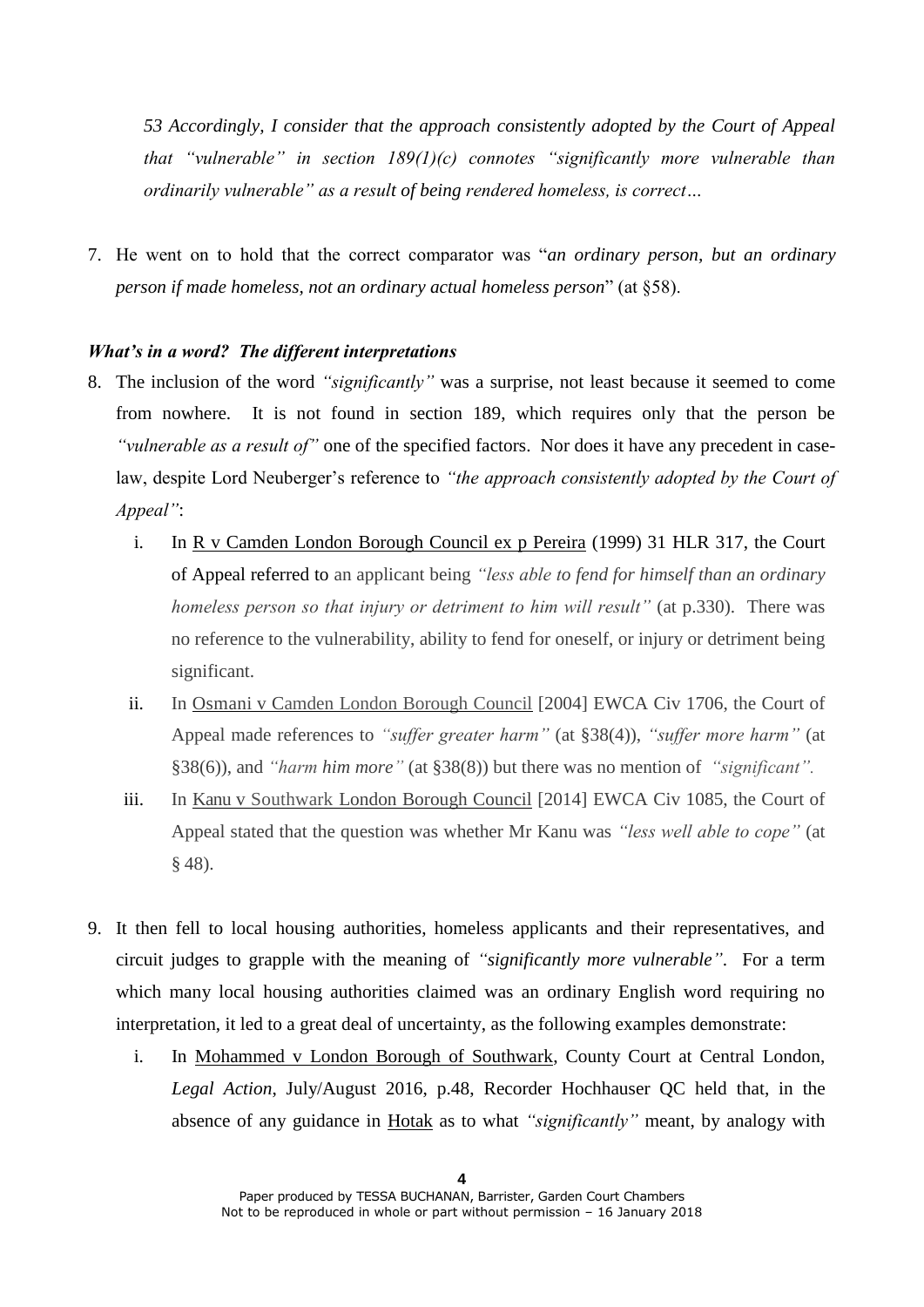the definition of *"substantial"* in section 212 of the Equality Act 2010, *"significantly"* meant *"more than minor or trivial"*.

- ii. In HB v Haringey London Borough Council, Mayors and City County Court, *Legal Action*, January 2016, p. 46, HHJ Lamb QC noted that there was a spectrum of meaning from *"noticeable"* to *"substantial"*. The appeal was allowed because, inter alia, it was impossible to discern from the reviewing officer's decision where on that spectrum he had placed it.
- iii. In Eliot Ward v London Borough of Haringey, County Court at Central London, *Legal Action*, September 2016 p.38, Recorder Powell QC stated that he was *"not convinced"* that the term *"significantly"* merited further definition: *"the search for precise meaning by reference to synonyms…or by reference to the opposite…seems a fruitless search for unachievable certainty of meaning for a word of indefinable scope and penumbra"*. He found that *"significantly"* was a word *"whose meaning varies with context"* and a search for meaning by reference to its use in other contexts *"threatens error through analogy from inapposite and very different context"*. On a fair and reasonable reading, *"the degree of significance of Mr Ward's vulnerability is well within the core meaning of the word 'significant'"*.
- iv. In Shaja Butt v London Borough of Hackney, County Court at Central London, 22 February 2016, HHJ Luba QC rejected the submission that *"significantly"* was an ordinary English word which should be given its ordinary meaning on the grounds that *"the word significantly is a word with at least two potential meanings or shades of meaning"*. It could mean *"something more than trifling"* or *"something of real importance"*. HHJ Luba QC considered that, by analogy with the definition of *"substantial"* in section 6(1)(b) of the Equality Act 2010 as meaning *"anything more than insubstantial"*, it might well mean *"something more than insignificantly different"*. That seemed to be *"the more natural reading or understanding of the term"*.
- v. In DT v Lambeth London Borough Council, County Court at Central London, *Legal Action*, December 2016 p.41, HHJ Gerald expressly declined to decide the issue of *"significantly"* one way or the other but stated that if he had had to decide the point *"he would have concluded that the multi-faceted nature of the comparative exercise being undertaken takes in any number of often conflicting matters which may interrelate on each other in ways different on one case compared with another; and*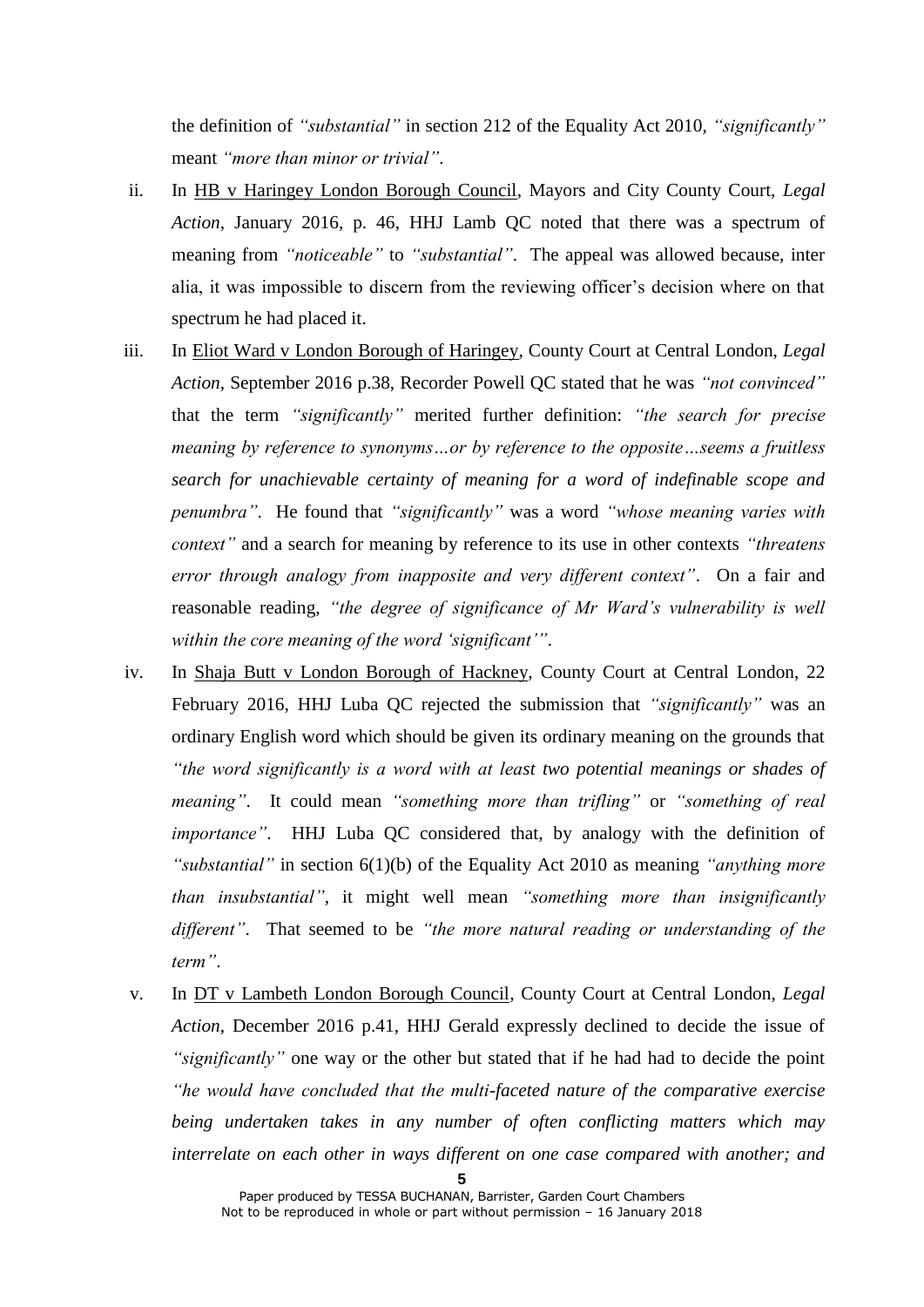*that it was simply not possible for any further clarity to be given to the comparative exercise"*. 2

# **The arguments**

-

- 10. Quite quickly, homeless persons' representatives developed a united front on the meaning of *"significantly"*. The general approach was:
	- i. To call on the local housing authority, at the review stage, to define how it was using *"significantly"*;
	- ii. To argue that its only lawful interpretation was no more than *"more than trivial"*; and
	- iii. To challenge review decisions which failed to define the term and/or which adopted a higher threshold.
- 11. The Appellants in Panayiotou followed this line of thinking and argued that *"significantly"* must mean no more than *"more than* de minimis*"*. The arguments put forward by the Panayiotou term, which drew on and owed much to the arguments being run by colleagues in the County Court and at the review stage, can be summarised as follows:
	- i. The passage in Hotak in which *"significantly"* appears was directed to a different point, namely the need for and identification of a comparator. The relevance of *"significantly"* was simply to highlight that the harm to which a person would be vulnerable would be such as to distinguish them from an ordinary person.
	- ii. Baroness Hale dealt with the comparator issue at §92-3. She did not use the term "*significantly*" or its cognates at all yet at the end of §93 she expressly considered that her conclusions were consistent with Lord Neuberger.
	- iii. Similarly, when Lord Neuberger referred back to the test at §63 (*"Virtually everyone is better off housed than homeless, but it is those people who will be more vulnerable in practice if they are homeless who could be expected to receive priority treatment"*) he did not use *"significantly"*.
	- iv. Lord Neuberger considered that he was endorsing the approach *"consistently adopted by the Court of Appeal"*. However, that earlier case-law did not use the term

<sup>2</sup> *"When is an applicant 'significantly' more vulnerable than ordinarily vulnerable?"* Emma Dring, [https://cornerstonebarristers.com/cmsAdmin/uploads/significantly-more-vulnerable\\_001.pdf,](https://cornerstonebarristers.com/cmsAdmin/uploads/significantly-more-vulnerable_001.pdf) accessed 1<sup>st</sup> May 2017.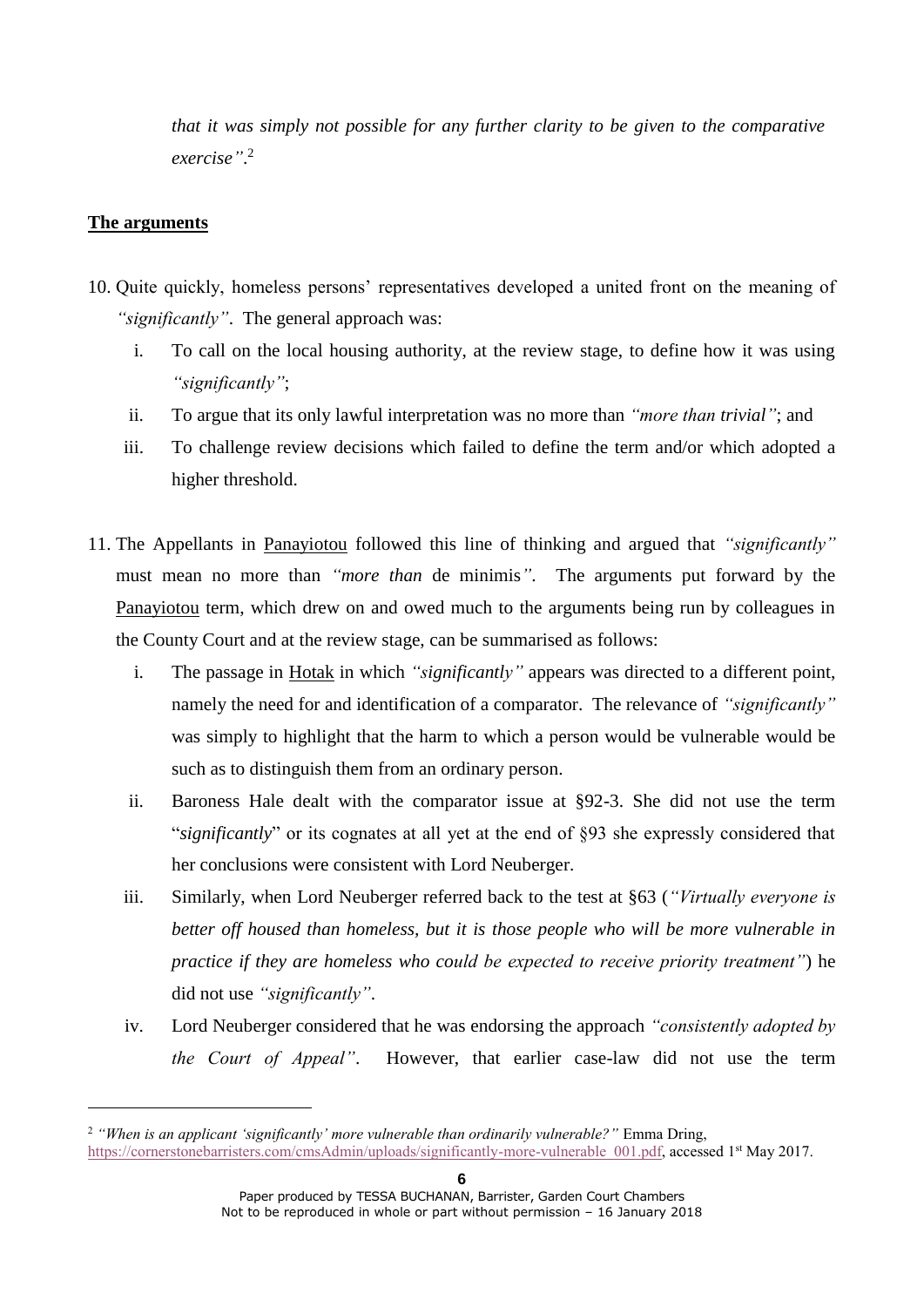*"significantly"* and therefore Lord Neuberger could only have been using the term in the sense of more than trivial, as opposed to introducing a substantive threshold condition.

- v. If *"significantly"* meant anything more than *"more than trivial"*, Lord Neuberger would have introduced a substantive gloss on the words of the section in a very casual way. This was unlikely, particularly given the care both he and Baroness Hale took to emphasise the need to adhere to the statutory language (§§40-2, 44, 59, 91).
- vi. An interpretation which went beyond simply excluding *de minimis* matters would create a third category of person: the applicant who is more vulnerable than the ordinary person if made homeless, and who is therefore neither (1) the ordinary person if made homeless nor (2) someone who is in priority need by virtue of being significantly more vulnerable than the ordinary person if made homeless. This is incompatible with the legislation, which creates a binary approach (vulnerable/not vulnerable) and it encourages a race to the bottom.
- vii. Further, the starting point is that the ordinary person is *"robust and healthy"*, as characterised by Pitchford LJ in the Court of Appeal in *Hotak* at §42 and referred to with approval by Lord Neuberger at §71. That being the case, were *"significantly"* to mean anything beyond more than *de minimis,* there would be an unsustainably large gap between the ordinary person and the person who is in priority need.
- viii. If decision-makers were to be the sole judges of what *"significantly"* meant it would lead to a great deal of uncertainty.
	- ix. Further, an interpretation which favours or allows a higher threshold for vulnerability would be at odds with the purpose of the statute, which is to assist the homeless (per Lord Neuberger at §63 of *Hotak*).
	- x. Terms such as substantial or significant are often used to describe cases that are minimally substantial or significant. In *R v London Borough of Lambeth ex p Carroll* (1988) 20 HLR 142, the Court considered the lawfulness and meaning of a phrase in a previous version of the Homelessness Code of Guidance which referred to persons being *"substantially"* disabled or having a *"substantial"* disability. Webster J held at p.145 that if the words *"substantially"* and *"substantial"* were simply intended to exclude *"matters de minimis",* they would not be open to criticism. However, if they were to be read as imposing a higher test than that imposed by section  $59(1)(c)$  of the Housing Act 1985 (the equivalent provision to section 189(l)(c) HA 1996 then in force), then this could not lawfully be done.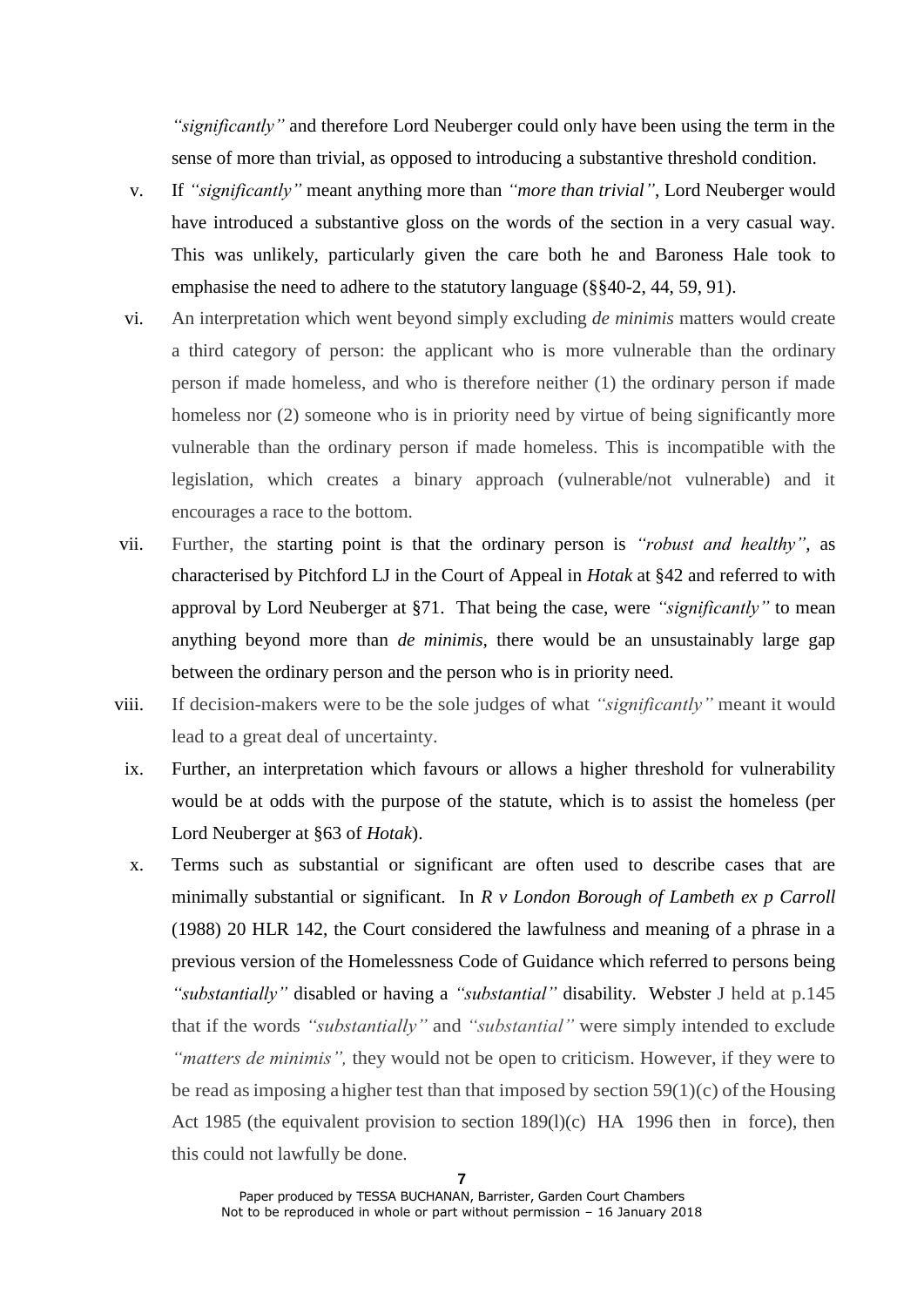- xi. Similarly section 212 of the Equality Act 2010 defines *"substantial"* as *"more than minor or trivial"*.
- 12. The approach generally taken by local housing authorities appeared to be:
	- i. To refuse to define *"significantly"*;
	- ii. To argue that it was an ordinary English word which needed no interpretation; and
	- iii. To apply it in practice as meaning "a great deal".
- 13. Again, these arguments found their way to the Court of Appeal through the Respondents in Panayiotou and Smith. The Respondent in Panayiotou argued in its skeleton argument that *"significantly"* meant *"sufficiently great or important in the eyes of the reviewer"* to distinguish the applicant from an ordinary person. Similarly, the Respondent in Smith argued that the lack of further definition of the term in Hotak was deliberate and the reason was because it was to be left to the reviewing officer to decide *"how the criterion is to be applied in the context of any given case"*.

# **The hearing**

- 14. The matter came on for hearing at the Court of Appeal on 9<sup>th</sup> and 10<sup>th</sup> October 2017.
- 15. The Appellants in both cases went first, with Martin Westgate QC for Mr Panayiotou focusing on the meaning of *"significantly"* and Toby Vanhegan for Mr Smith concentrating on their second ground, which challenged the contracting out of the Public Sector Equality Duty.
- 16. It was during the submissions of the Respondent in the Panayiotou appeal that matters took a surprising turn. Taking a stance which had not been anticipated – by either of the Appellants, at least - from his skeleton argument, David Lintott for Waltham Forest argued that *"significantly"* meant, in essence, *"relevant"*. His position was that *"significantly"* did not denote a particular threshold, but instead indicated that the vulnerability must relate to being without accommodation. It is worth quoting from my note of his argument:

*What did Lord Neuberger mean when he used the word significantly? He could have just said more vulnerable than ordinarily vulnerable so why did he use it? Mr Westgate seeks to explain it by reference to some sort of threshold – more than de minimis. But Lord*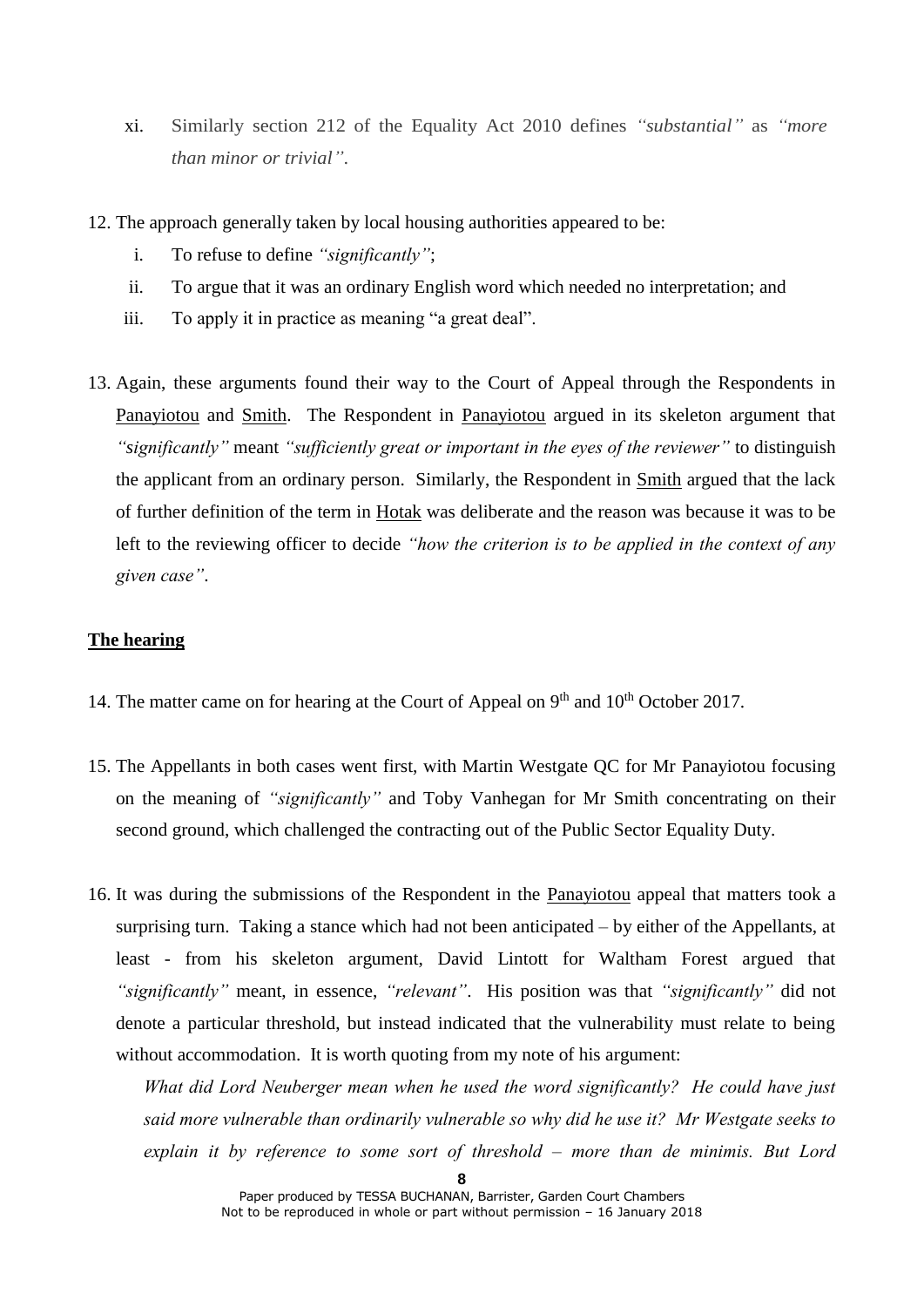*Neuberger wouldn't need to use significantly for that – would be just saying more vulnerable than ordinarily vulnerable. Answer is apparent from combination of paragraphs 37 and 62* [of Hotak]*. Paragraph 37 is saying that vulnerability is vulnerability if homeless. Wouldn't necessarily be case - s189(1)(c) doesn't link to any specific situation. Context is clear – vulnerability if not provided with accommodation. Type of vulnerability which is significant is vulnerability that bears on how A will deal with matters when not provided with accommodation.*

*…*

*Can look at what Baroness Hale says at paragraph 93* [of Hotak] *– must be at risk of harm from being without accommodation. That's significant vulnerability.* 

*…*

*Question – what does significant mean. It means in a way that matters, to use My Lordship's phrase, in context of seeing how applicant will manage practically taking account of their physical and mental abilities when without accommodation to carry out activities he needs to carry out. That's all it means. In a significant way.* 

- 17. This was a surprising, and not unwelcome, development for a number of reasons.
- 18. Firstly, its consequences were entirely consistent with our own arguments. The problem which homeless applicants had faced since Hotak was that of reviewing officers interpreting *"significantly more"* to mean *"substantially more"*, or *"a great deal more"*, or *"much more"*. Clearly, a finding that *"significantly"* meant only *"relevant"* would put paid to this interpretation. Indeed, when asked by Lewison LJ to confirm that he was not saying that *"significant"* meant *"substantial"*, Mr Lintott emphatically denied it, saying that it would *"remarkable if that were to be the case"*.
- 19. Secondly, it was in many ways neutral, because it was already the case that vulnerability connoted some sort of difficulty enduring homelessness. After all, this was at the heart of the original Pereira test (at ):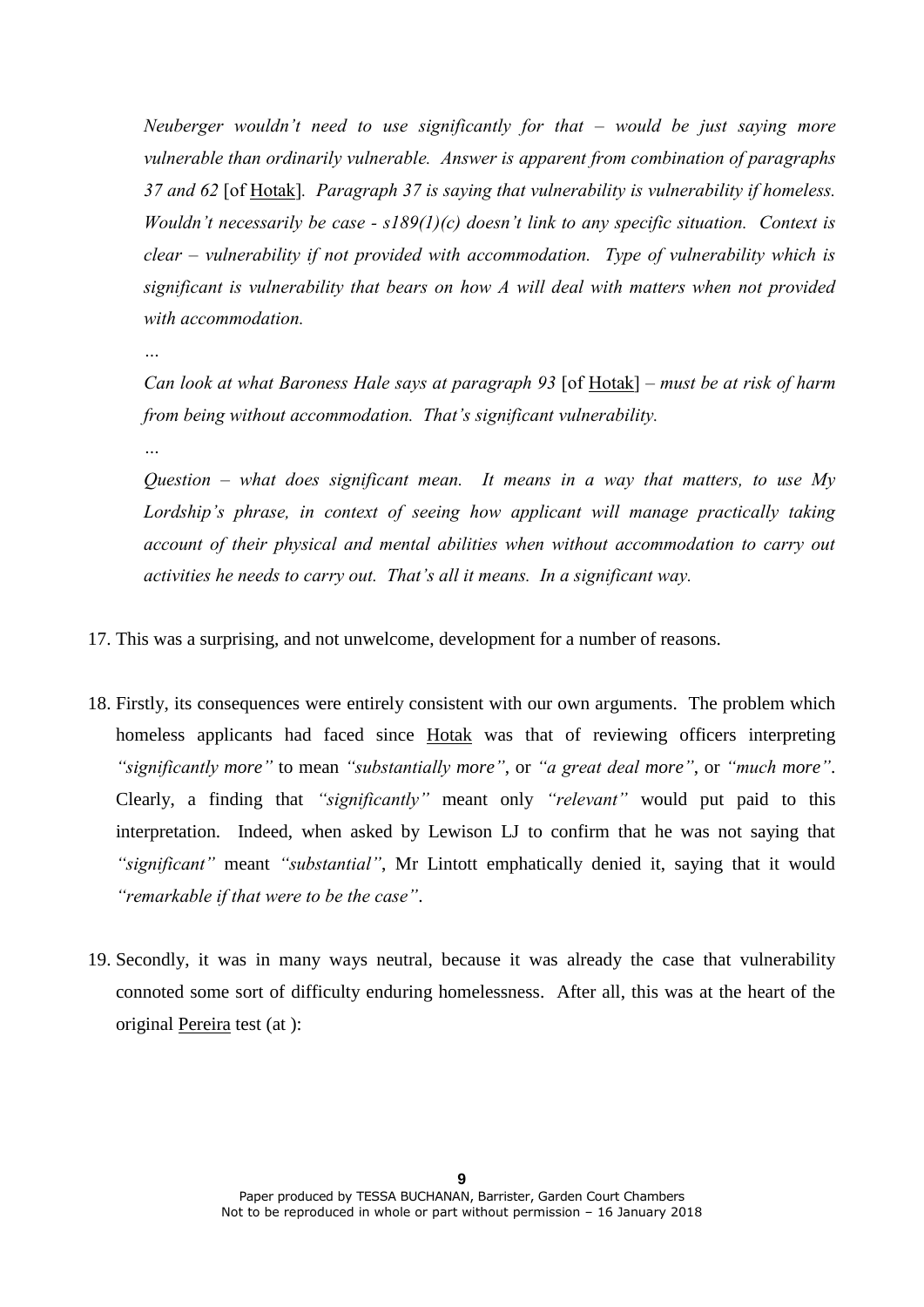*…the council must ask itself whether Mr Pereira is, when homeless, less able to fend for himself than an ordinary homeless person so that injury or detriment to him will result when a less vulnerable man would be able to cope without harmful effects.<sup>3</sup>*

20. Similarly, in Osmani the test was put as follows (at §38: emphasis added):

*Pereira establishes that a person is vulnerable for the purpose if he has such a lesser ability than that of a hypothetically "ordinary homeless person" to fend for himself that he would suffer greater harm from homelessness than would such a person. One has only to attempt to apply the Pereira test to any particular case by asking the question whether the applicant would, by reason of whatever condition or circumstances assail him, suffer greater harm from homelessness than an "ordinary homeless person", to see what a necessarily imprecise exercise of comparison it imposes on a local housing authority.<sup>4</sup>*

21. When the time came for the reply, therefore, it was indicated on behalf of the Appellants that, if all *"significantly"* did was specify the context for the enquiry, rather than establish a particular level of harm, they did not disagree.

#### **The decision**

# *What they said*

22. The Court of Appeal dealt with *"significantly"* at paragraphs 45 to 64 of the judgment. Lewison LJ, who gave the leading judgment, started by asking himself whether any guidance at all should be given on its meaning: *"In* Hotak *Lady Hale said at [91] that glossing the words of a statute is a dangerous thing. It might be thought to be even more dangerous to gloss the words of a gloss"* (at §45). He went on to note that there were, however, a number of other applications for permission to appeal on the same point and *"Clearly Lord Neuberger's use of the adverb is causing practical difficulty"* (at §50). Therefore, despite his *"reluctance"* to do so, he proceeded to consider its meaning.

-

<sup>&</sup>lt;sup>3</sup> Emphasis added.

<sup>4</sup> Emphasis added.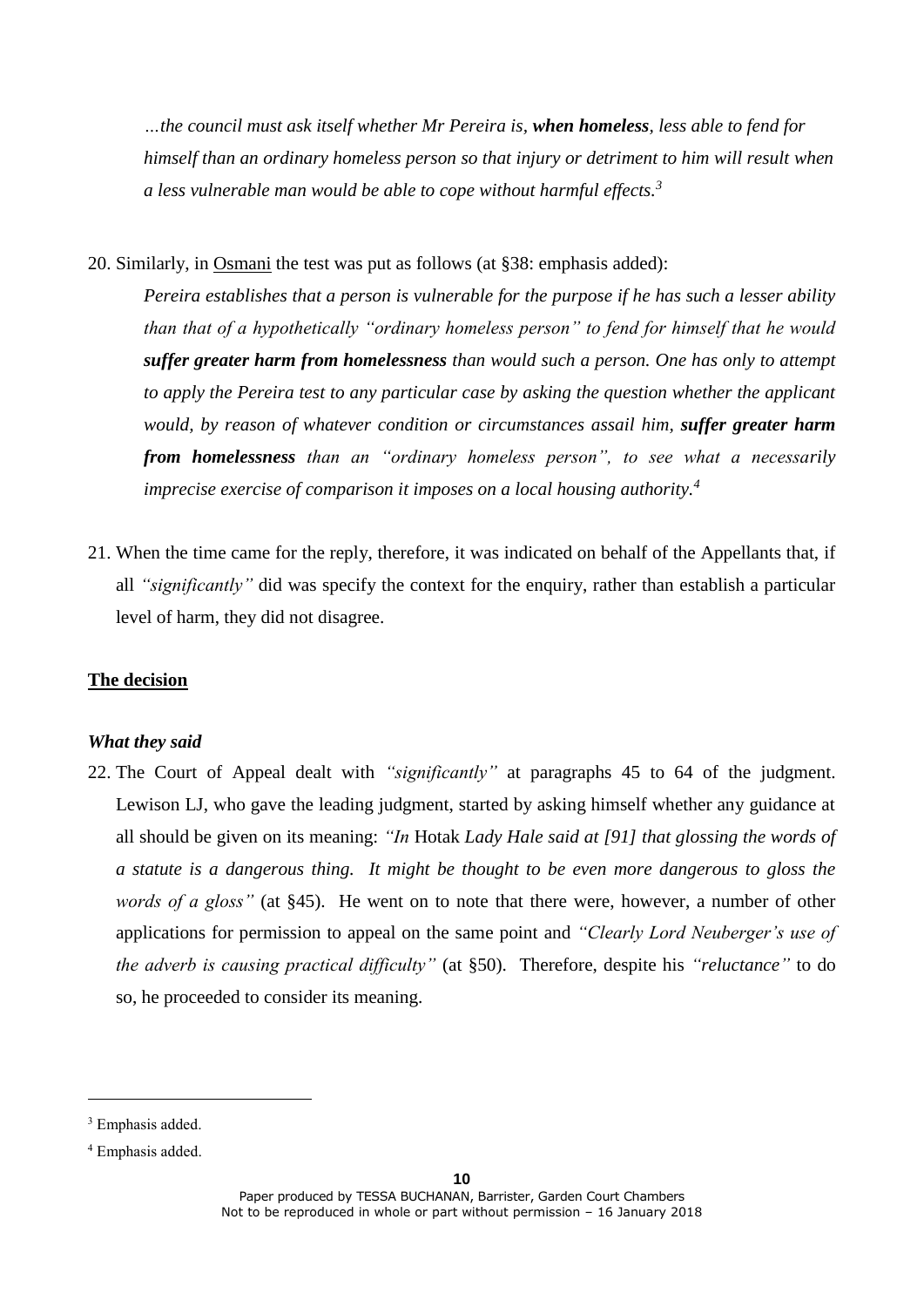- 23. Lewison LJ started his explanation of *"significantly"* by citing the different definitions given in the Oxford English Dictionary. He then noted the three places where the word was used in the law report of Hotak. These were:
	- i. The crucial paragraph 53: *"Accordingly, I consider that the approach consistently adopted by the Court of Appeal that "vulnerable" in section 189(1)(c) connotes "significantly more vulnerable than ordinarily vulnerable" as a result of being rendered homeless, is correct…"*;
	- ii. At paragraph 85, during the consideration of Mr Johnson's case: *"…the earlier passages, read fairly, amount to a finding that his drug problems would have no significant effect on Mr Johnson's situation if he was homeless…"*;
	- iii. During the argument, where Bryan McGuire QC, who was representing Shelter and Crisis, said *"A demonstrated liability to a real or serious risk of significant harm from homelessness thus renders a person vulnerable within the meaning of the statute"*.
- 24. Lewison LJ considered but dismissed the argument that an analogy could be drawn with the meaning of *"substantial"* in the Equality Act 2010, finding that (at §56-58):
	- i. It was a different word.
	- ii. The duty to make reasonable adjustments arising from a finding of disability was different from the duty arising from a finding of priority need. A finding of priority need gave rise to a blanket duty to accommodate regardless of whether the test *"is only just satisfied or is obviously satisfied by a wide margin"*. In contrast, the reasonable adjustments required for a disabled person are more nuanced and will depend on the extent of the disability.
	- iii. The Equality Act *"takes an ability to carry out normal day to day activities as a starting point"* but the Housing Act 1996 *"is all about finding accommodation"*: the focus is not on the extent of disability but on the impact of that disability to deal with homelessness.
	- iv. The definition in the Equality Act focuses on only some of the characteristics in section 189(1)(c) whereas the concept of vulnerability applies to all.
- 25. Lewison LJ then considered previous, now superseded, formulations of the test for vulnerability, noting that none of them imposed a quantitative test.
- 26. His conclusions are set out at §64: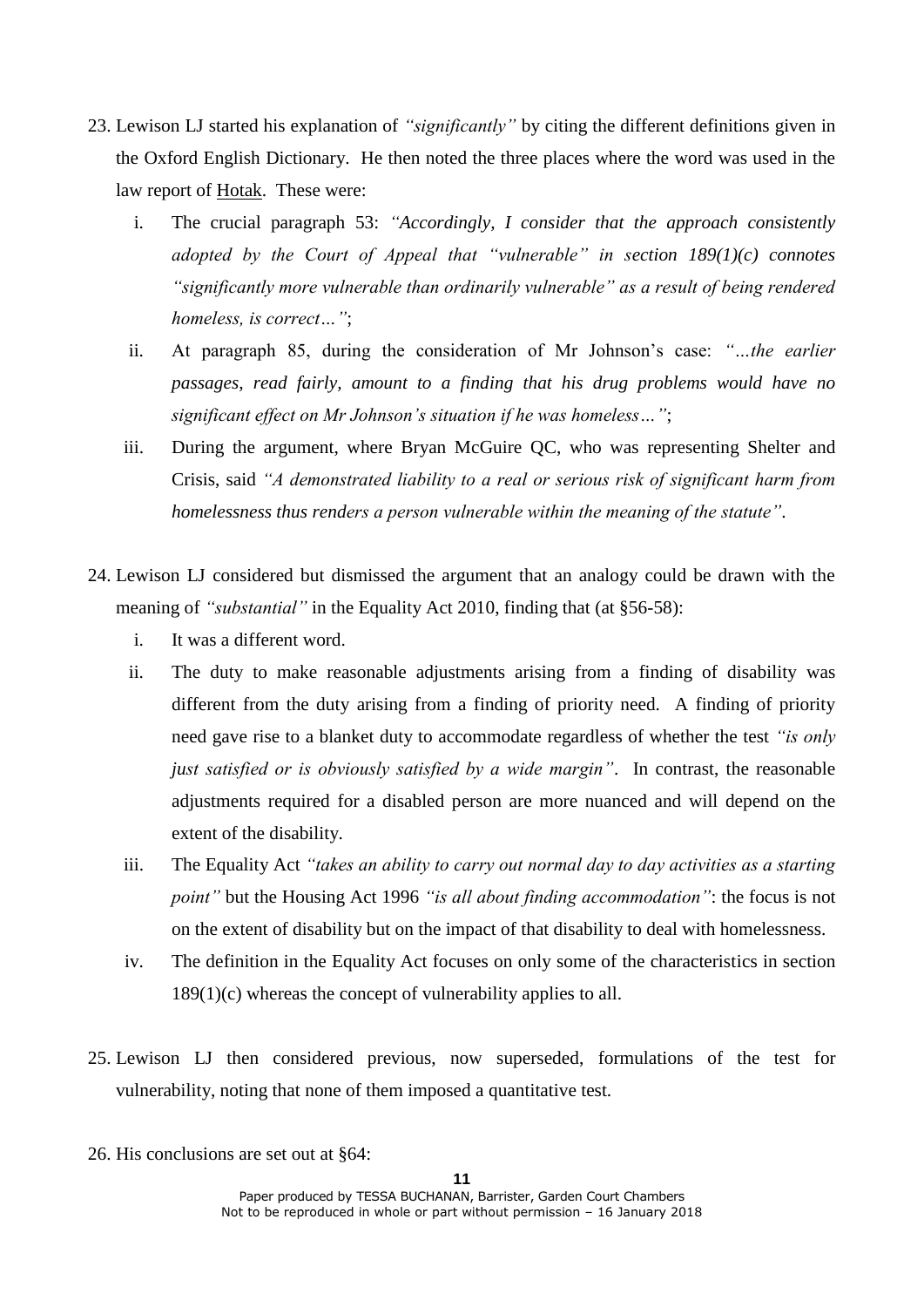*I do not, therefore consider that Lord Neuberger can have used "significantly" in such a way as to introduce for the first time a quantitative threshold, particularly in the light of his warning about glossing the statute. Rather, in my opinion, he was using the adverb in a qualitative sense. In other words, the question to be asked is whether, when compared to an ordinary person if made homeless, the applicant, in consequence of a characteristic within [s.189\(1\)\(c\),](https://login.westlaw.co.uk/maf/wluk/app/document?src=doc&linktype=ref&context=11&crumb-action=replace&docguid=I29758D50E44F11DA8D70A0E70A78ED65) would suffer or be at risk of suffering harm or detriment which the ordinary person would not suffer or be at risk of suffering such that the harm or detriment would make a noticeable difference to his ability to deal with the consequences of homelessness. To put it another way, what Lord Neuberger must have meant was that an applicant would be vulnerable if he were at risk of more harm in a significant way. Whether the test is met in relation to any given set of facts is a question of evaluative judgment for the reviewer.*

27. Lewison LJ found that the decision-maker in Panayiotou had not applied a quantitative threshold. He quoted in support of this the following extract from the decision letter:

*I am not satisfied that, as a result of your condition, you would be at more risk of harm from being without accommodation than an ordinary person would be.*

28. However, the reviewer in Smith (Minos Perdios) had imposed such a threshold. The offending passages read:

*…a person is not vulnerable simply because they will suffer from harm. They are vulnerable if, when homeless, they will suffer significant more harm or even more harm than an ordinary person if made homeless. It is without doubt that you will suffer harm by being homeless but I am not satisfied that this is to the extent that you will suffer more harm that means that you are significantly more vulnerable than ordinarily vulnerable.*

## *What they meant*

29. First, all *"significantly"* does is remind reviewers that the vulnerability must be related to the homelessness. It must affect "a person's ability to find accommodation or, if he cannot find it, *to deal with the lack of it"* (at §44). If a person was to suffer or be at risk of suffering harm but that harm would not affect his *"ability to deal with the consequences of homelessness"* (at §64), then it will not be *"significant"* or, in other words, relevant.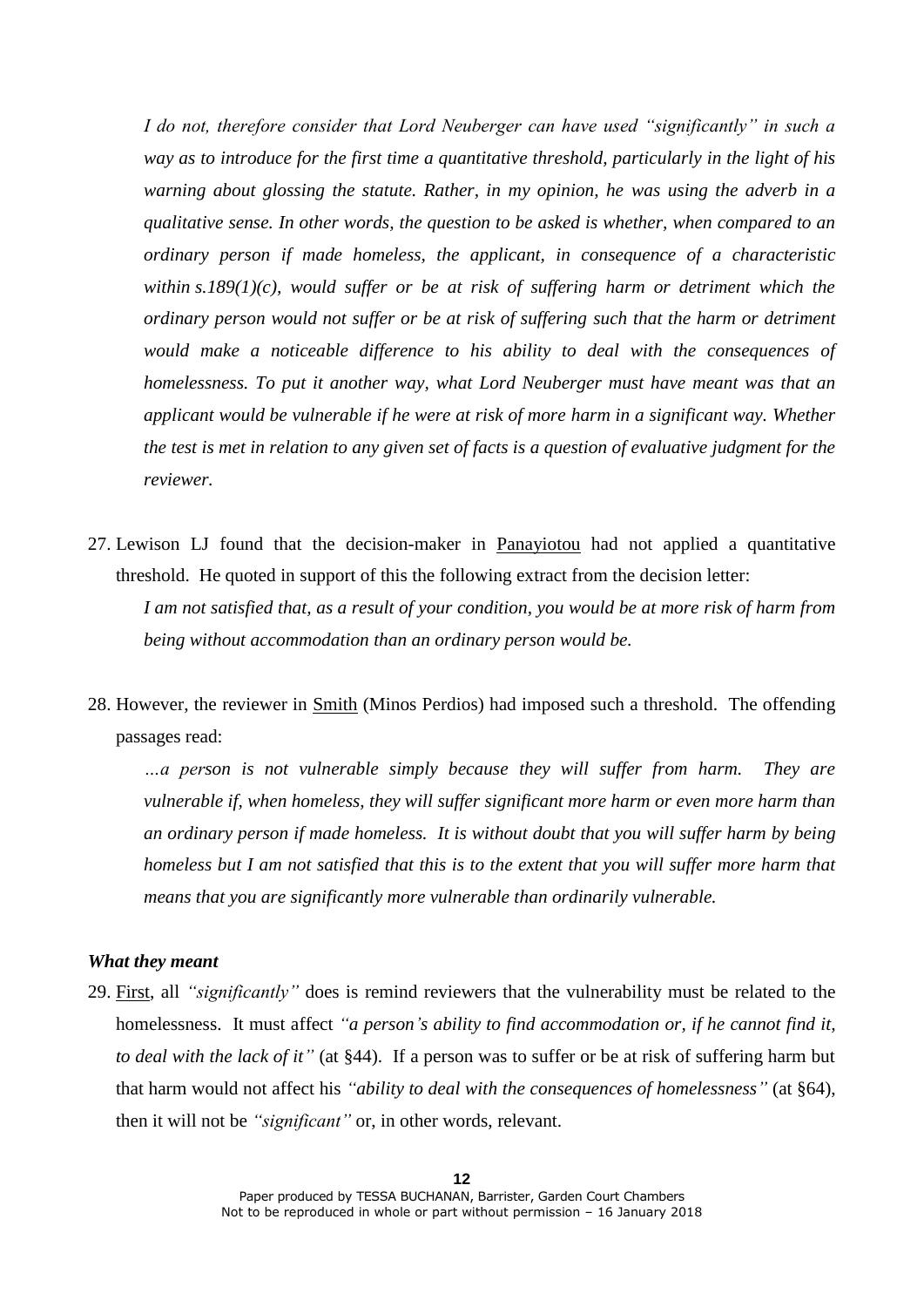- 30. An illustration of this was discussed during the course of argument. The example given was that of Mr Johnson, one of the appellants in Hotak. He suffered from knee and back pain. The decision-maker had found that these had *"no significant impact"* on him (§21(iv)). In Hotak, Lord Neuberger explained this as meaning that *"his physical ailments were irrelevant to the issue of vulnerability"* (§84). These conditions might be *"significant"*, i.e *"relevant"*, to his ability to cope if mountain climbing, but they were not  $-$  on the finding of the reviewing officer as interpreted by Lord Neuberger – relevant to his ability to cope when homeless.
- 31. Clearly, there will be cases where knee or back pain could be relevant (or, in other words, significant). If, for example, the pain would be worsened by cold weather, then it may be relevant, particularly if the application was being made in winter. Similarly if the condition meant that they could not sit or lie on hard surfaces, that could be relevant.
- 32. What is clear is that *"significantly"* does not import a quantitative threshold. It does not mean that there must be a particular *"amount"* or *"degree"* of harm. Being *"significantly more vulnerable than ordinarily vulnerable"* does not mean *"much more vulnerable"* or *"a great deal more vulnerable"* and any decision letter that makes this finding is likely to be unlawful.
- 33. However, and secondly, this does not mean that any iota of vulnerability, however small, will suffice. The harm must *"make a noticeable difference"*.
- 34. Third, the harm or detriment which the person would suffer or be at risk of suffering must be something which the ordinary person would not suffer or be at risk of suffering. It is, however, important to remember, and to remind reviewing officers, that the ordinary person is *"robust and healthy"* (as characterised by Pitchford LJ in the Court of Appeal in Hotak at §42 and referred to with approval by Lord Neuberger at §71 in Hotak). This does mean, as has always been the case, that not every harmful effect of homelessness will cause a person to be vulnerable. Being cold and uncomfortable, for instance, is something which the ordinary person would experience if homeless - but the ordinary person does not have, for example, arthritis, or another condition exacerbated by cold weather. Similarly, the ordinary person is likely to suffer some deterioration in mood if homeless, but they do not suffer from pre-existing mental health problems.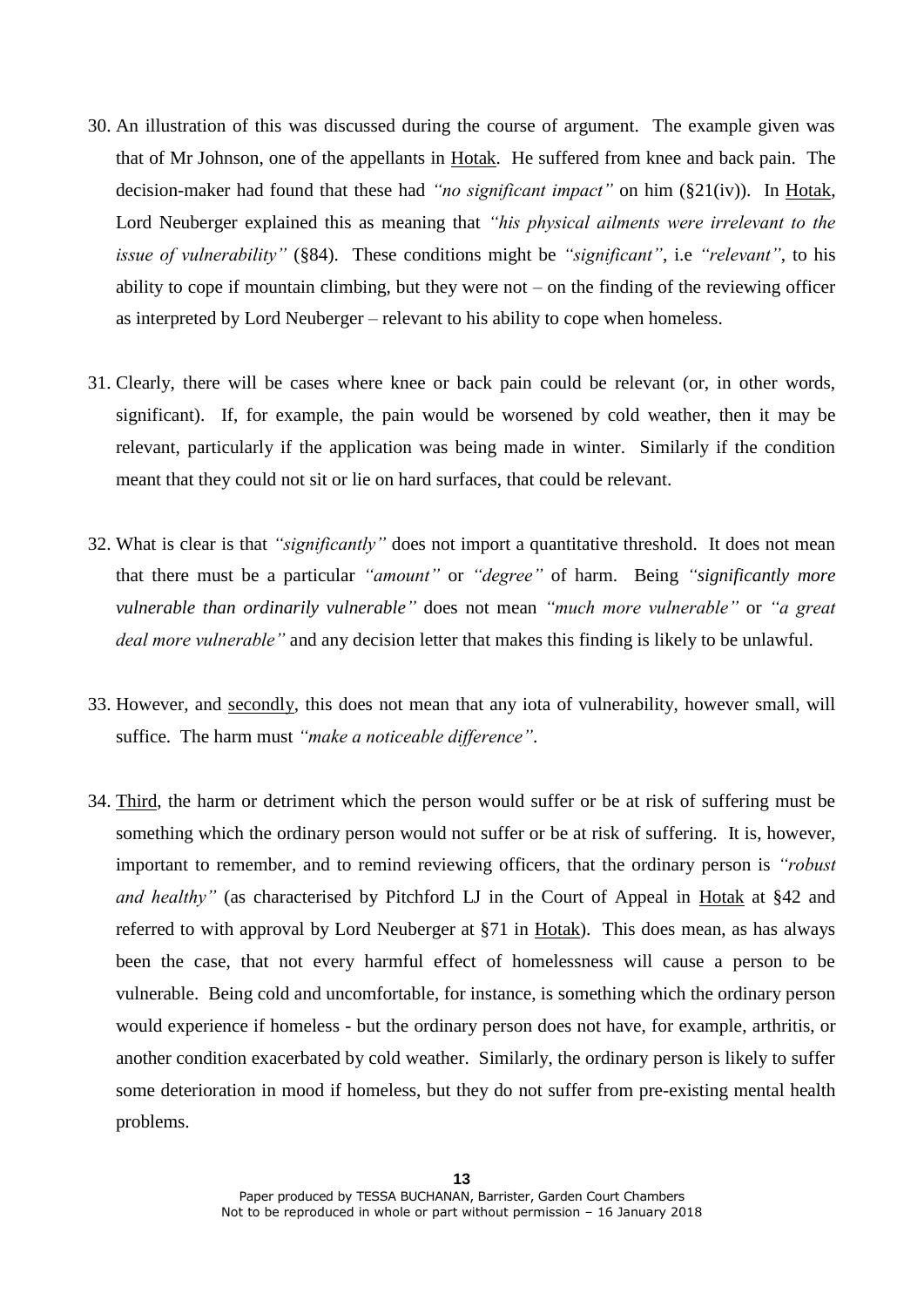- 35. Fourth, this vulnerability must arise from one of the characteristics specified at section 189(1)(c) HA 1996, i.e. *"old age, mental illness or handicap or physical disability or other special reason".*
- 36. Finally, it is worth remembering that Panayiotou does not replace Hotak, it simply interprets it. Quoting the phrase *"significantly more vulnerable"* will not, on its own, make a decision unlawful.

## **Going forward**

## *Extant decisions*

- 37. The judgment in Panayiotou has implications for a number of other decisions on priority need.
- 38. Several decisions have been withdrawn in light of it. However, in some cases local housing authorities are continuing to defend decisions which predate Panayiotou by arguing that the decision-maker did in fact apply a qualitative, not quantitative, test. This seems unlikely to be correct. The argument that *"significantly"* imposed such a threshold was not, to my knowledge, being run by either appellants or councils in appeals in the County Court; it did not appear to be presaged in the Respondent's skeleton argument; and it came as something of a surprise in court. It is difficult to see how certain reviewing officers were aware of the true meaning of Lord Neuberger's judgment when it appears that nobody else was.
- 39. That being said, however, it is fair to note that Mr Panayiotou's appeal was itself dismissed on the basis that there was *"no trace of any quantitative threshold being applied"*. Frustrating though this was, given that other parts of the decision did seem to demonstrate such a test being imposed, this must mean that not every decision on this issue which predates Panayiotou is unlawful – although many will be.

# *Other issues*

40. Just as Hotak gave rise to new questions even as it answered old ones, Panayiotou itself may not represent the last word on the topic. What, for example, does *"noticeable"* mean? In my view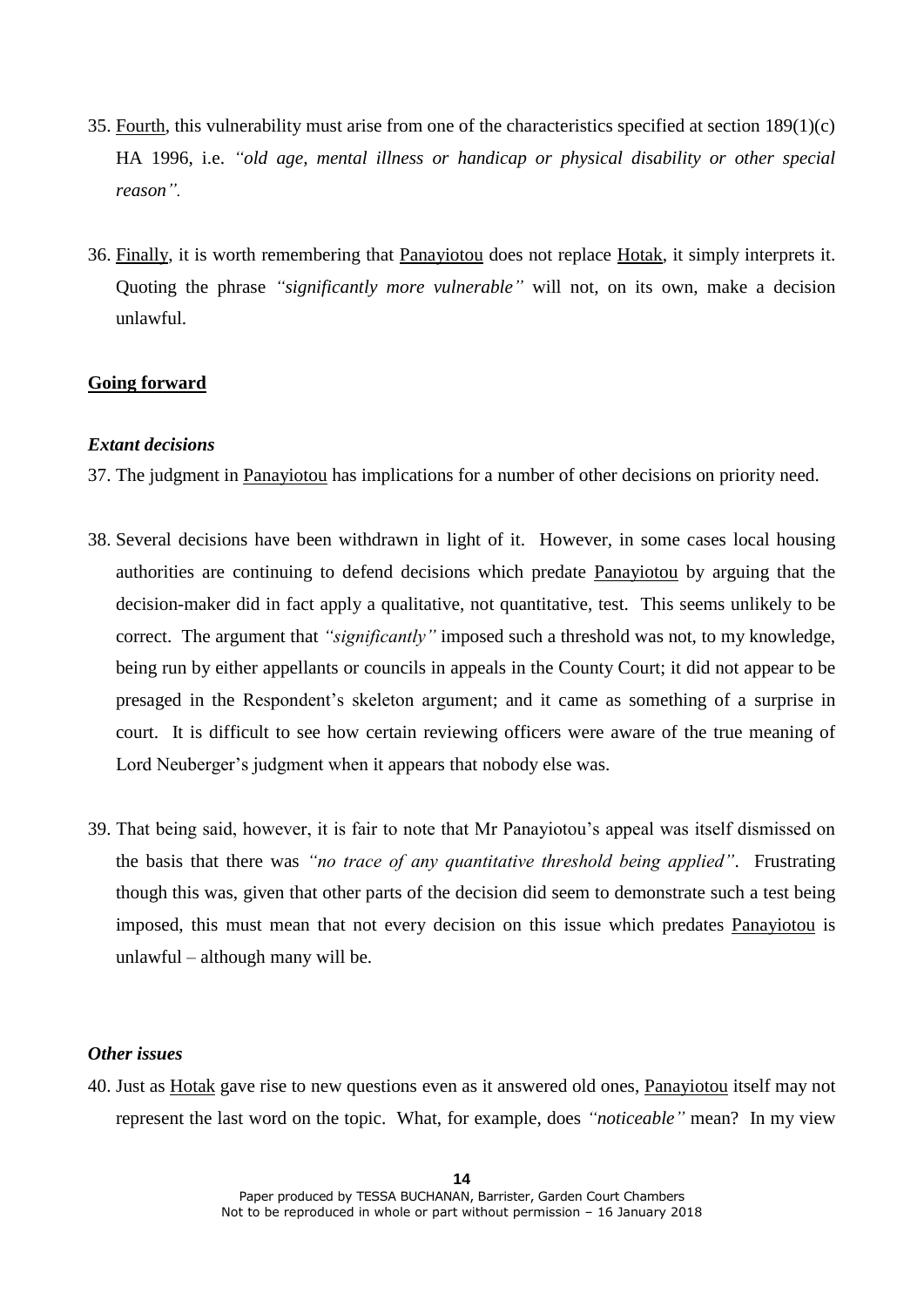it is much closer to *"trivial"* but no doubt reviewing officers will be looking for other interpretations.

- 41. Similarly, one issue in which the panel in Panayiotou appeared interested was the relevance of resources and/or an ability to find accommodation to a determination of vulnerability. This arose from a discussion during argument about whether a person who was well afford their own accommodation could be vulnerable. The example given by one of the judges was the deaf millionaire: assuming deafness would make a person vulnerable for the purposes of section  $189(1)(c)$ , would a deaf person who could easily afford to obtain their accommodation still be vulnerable? In my view, yes, and therefore resources are irrelevant to the question of vulnerability. Ability to obtain accommodation may go to homelessness, if it is the case that the person does in fact have accommodation available to them. Alternatively it may go to the discharge of the duty: the local housing authority could fulfil their obligations by booking a room at an expensive hotel and charging it to the applicant under section 206(2) HA 1996. However, the Court of Appeal took the view – obiter – that it was relevant to vulnerability. This requires further attention.
- 42. A third matter which remains unresolved is whether or not the reviewing officer must assume that the applicant is or would be street homeless when considering whether or not they are vulnerable. Some reviewing officers have recently shown a fondness for the argument that because people can be homeless whilst in precarious accommodation – the homeless at home scenario - then it is permissible to decide whether or not they are vulnerable based on their ability to cope in temporary accommodation. This cannot be right. Firstly, even though Lord Neuberger expressed caution about use of the phrase *"street homeless"* (at §42), he also made clear that vulnerability *"is concerned with an applicant's vulnerability if he is not provided with accommodation*" (at §37). Secondly, the argument is illogical. Temporary accommodation is, almost by definition, provided pending a future event. That future event for homeless applicants is the decision on whether or not they are owed a duty. If they are not in priority need and therefore not owed a duty, the temporary accommodation will cease. In short, the very finding that somebody can cope in temporary accommodation will put an end to that accommodation.